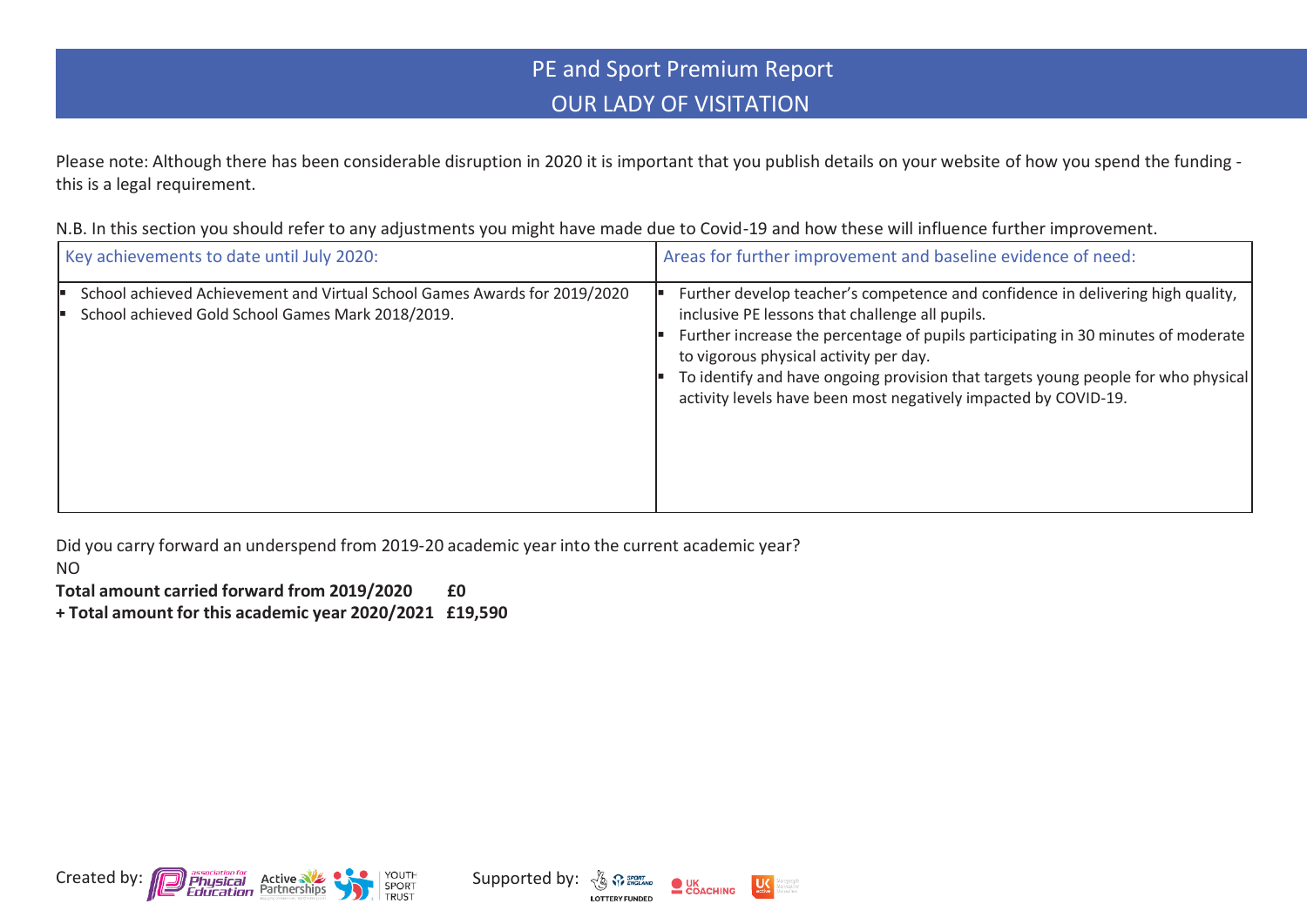| Meeting national curriculum requirements for swimming and water safety.                                                                                                                                                     |           |
|-----------------------------------------------------------------------------------------------------------------------------------------------------------------------------------------------------------------------------|-----------|
| N.B Complete this section to your best ability. For example you might have practised safe self-rescue techniques on<br>dry land which you can transfer to the pool when school swimming restarts.                           |           |
| Due to exceptional circumstances priority should be given to ensuring that pupils can perform safe self-rescue even                                                                                                         |           |
| if they do not fully meet the first two requirements of the NC programme of study.                                                                                                                                          |           |
| What percentage of your current Year 6 cohort swim competently, confidently and proficiently over a distance of at<br>least 25 metres?                                                                                      | 70%       |
| N.B. Even though your pupils may swim in another year please report on their attainment on leaving primary school                                                                                                           |           |
| at the end of the summer term 2021.                                                                                                                                                                                         |           |
| Please see note above.                                                                                                                                                                                                      |           |
| What percentage of your current Year 6 cohort use a range of strokes effectively [for example, front crawl, backstroke<br>and breaststroke]?                                                                                | 70%       |
| Please see note above.                                                                                                                                                                                                      |           |
| What percentage of your current Year 6 cohort perform safe self-rescue in different water-based situations?                                                                                                                 | 30%       |
| Schools can choose to use the Primary PE and sport premium to provide additional provision for swimming but this<br>must be for activity over and above the national curriculum requirements. Have you used it in this way? | <b>No</b> |





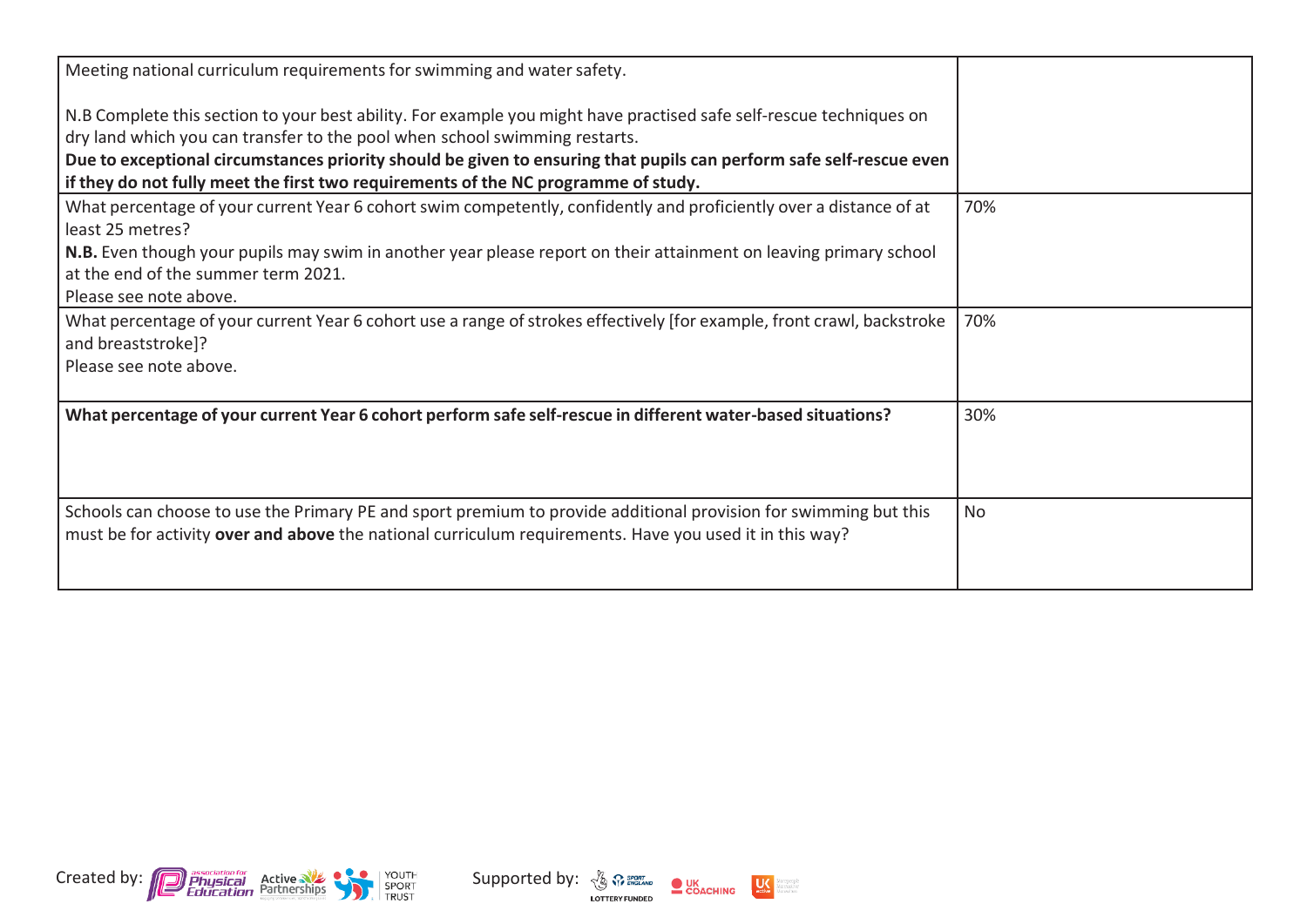## **Action Plan and Budget Tracking**

Capture your intended annual spend against the 5 key indicators. Clarify the success criteria and evidence of impact that you intend to measure to evaluate for pupils today and for the future.

| Academic Year: 2020/21                                                                         | Total funding: £19,590<br>Funding allocated: £8,325<br>Carry forward 21/22: £11,265                                                                                                                                       | Date Updated: July 2021 |                                                                                                                                                                                                              |                                                                                                       |
|------------------------------------------------------------------------------------------------|---------------------------------------------------------------------------------------------------------------------------------------------------------------------------------------------------------------------------|-------------------------|--------------------------------------------------------------------------------------------------------------------------------------------------------------------------------------------------------------|-------------------------------------------------------------------------------------------------------|
|                                                                                                | Key indicator 1: The engagement of all pupils in regular physical activity - Chief Medical Officers guidelines recommend that<br>primary school pupils undertake at least 30 minutes of physical activity a day in school |                         |                                                                                                                                                                                                              |                                                                                                       |
| Intent                                                                                         | Implementation                                                                                                                                                                                                            | Impact                  |                                                                                                                                                                                                              |                                                                                                       |
| To increase the amount of time pupils<br>spend physically active during the<br>school day.     | Whole school early morning exercise £100<br>takes place three times a week.                                                                                                                                               |                         | Participation numbers on early<br>morning exercise.<br>All classes timetabled for 3 daily<br>miles per week. Medals/ trophy<br>awarded to children for making<br>progress within the year for daily<br>mile. | School to continue early morning<br>class exercise. New staff to be<br>trained by experienced staff.  |
|                                                                                                | Key indicator 2: The profile of PESSPA being raised across the school as a tool for whole school improvement                                                                                                              |                         |                                                                                                                                                                                                              |                                                                                                       |
| Intent                                                                                         | Implementation                                                                                                                                                                                                            |                         | Impact                                                                                                                                                                                                       |                                                                                                       |
| Pupils further develop leadership skills<br>which can be transferred to everything<br>they do. | Provide opportunities for 15% of<br>pupils to lead, manage and officiate<br>in School Games activity.                                                                                                                     |                         | Registers of leadership<br>responsibility.<br>Sports day plans.                                                                                                                                              | Maintain at least 15% of pupil's<br>leading, managing and officiating<br>and increase where possible. |
|                                                                                                |                                                                                                                                                                                                                           |                         | Intra-school competition.                                                                                                                                                                                    |                                                                                                       |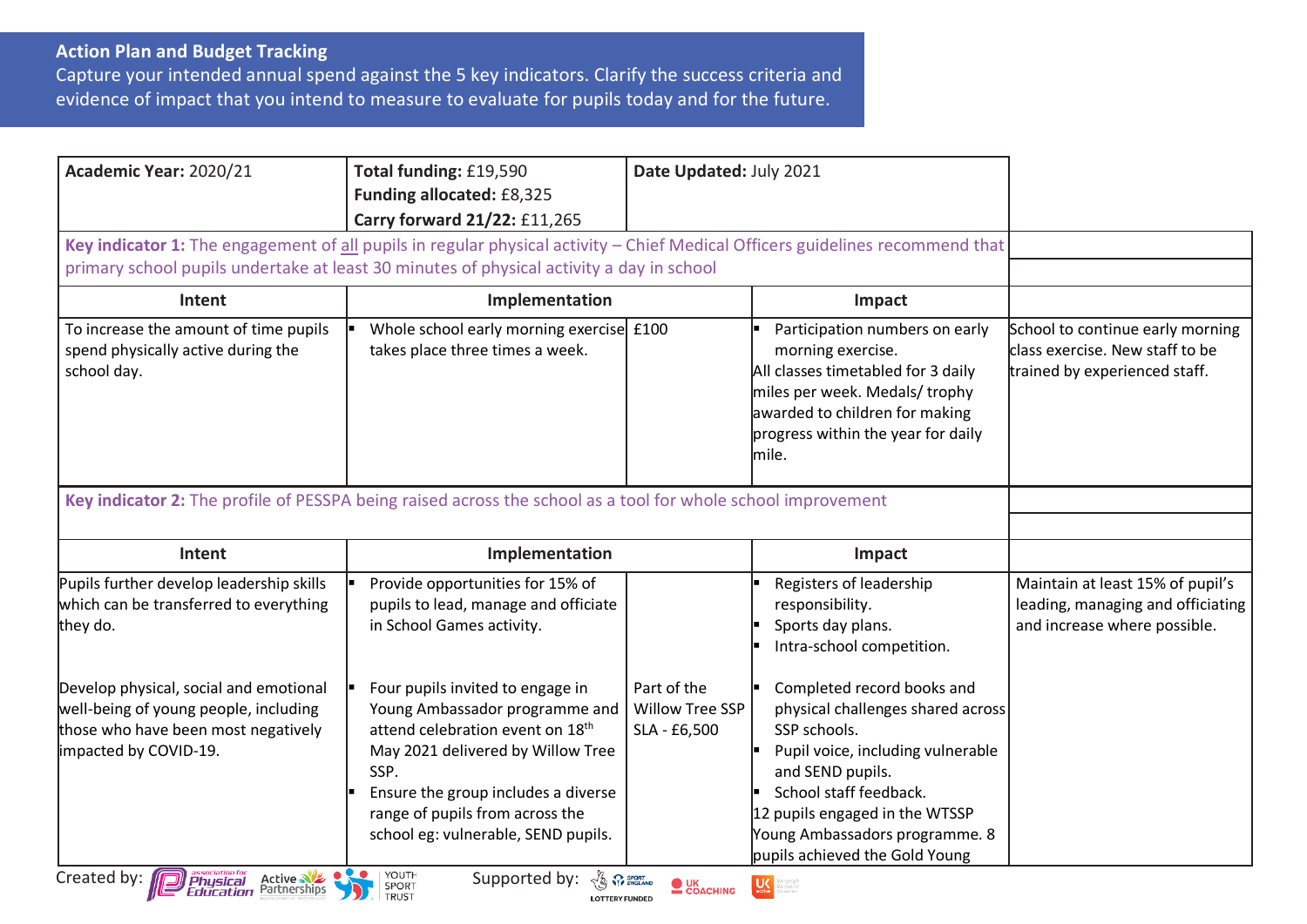| Ambassadors Award for completing |  |
|----------------------------------|--|
| all leadership tasks. 4 pupils   |  |
| achieved a Silver Award for      |  |
| completing 3 tasks.              |  |
|                                  |  |
|                                  |  |





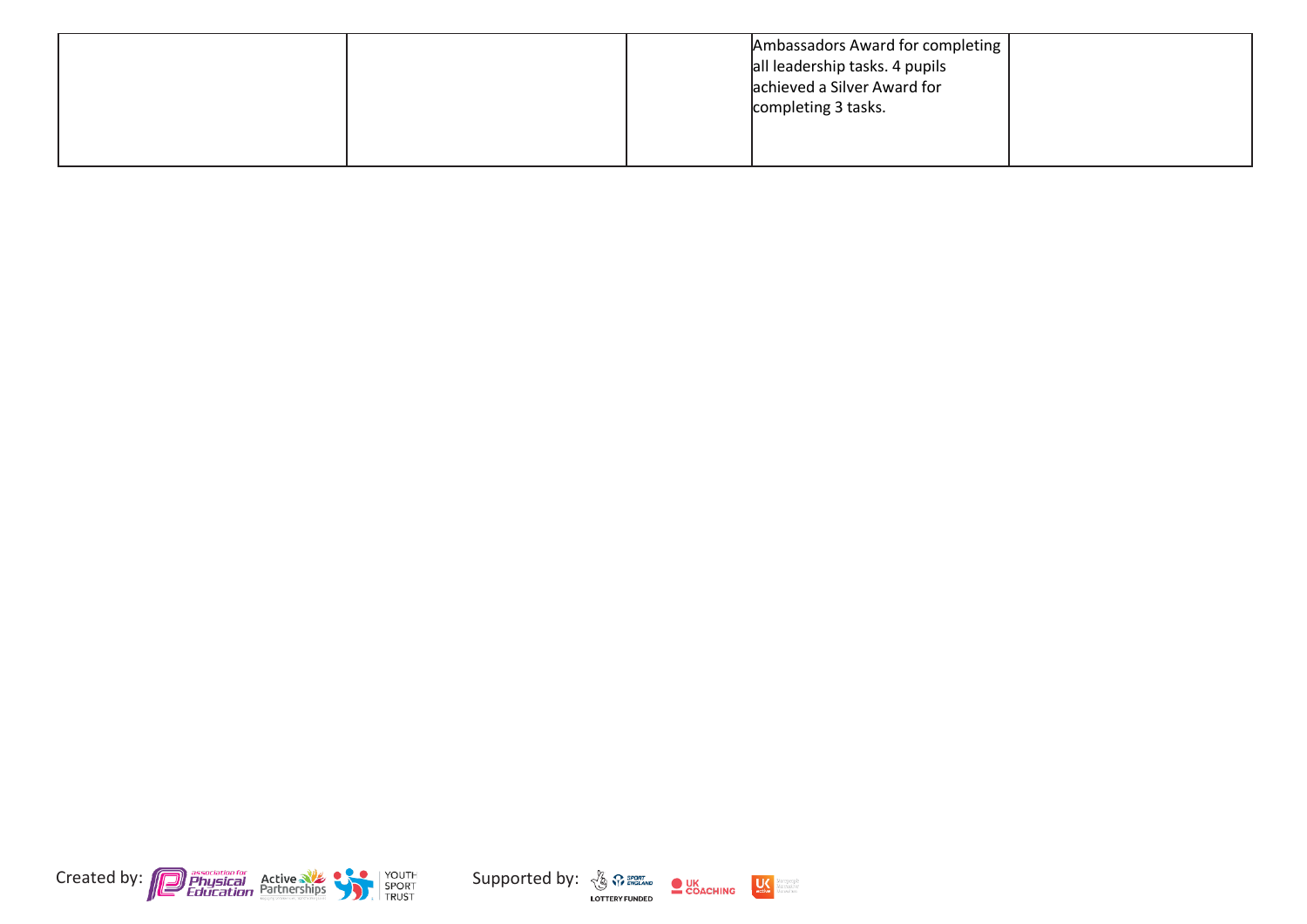| Key indicator 3: Increased confidence, knowledge and skills of all staff in teaching PE and sport                                                                                                                                                                |                                                                                                                                                                                                                                           |                                                        |                                                                                                                                                                                                                                                                                                                                                                                                                                                                                                                                                                 |                                                                                                                                                                                                                                                               |
|------------------------------------------------------------------------------------------------------------------------------------------------------------------------------------------------------------------------------------------------------------------|-------------------------------------------------------------------------------------------------------------------------------------------------------------------------------------------------------------------------------------------|--------------------------------------------------------|-----------------------------------------------------------------------------------------------------------------------------------------------------------------------------------------------------------------------------------------------------------------------------------------------------------------------------------------------------------------------------------------------------------------------------------------------------------------------------------------------------------------------------------------------------------------|---------------------------------------------------------------------------------------------------------------------------------------------------------------------------------------------------------------------------------------------------------------|
| Intent                                                                                                                                                                                                                                                           | Implementation                                                                                                                                                                                                                            |                                                        | Impact                                                                                                                                                                                                                                                                                                                                                                                                                                                                                                                                                          |                                                                                                                                                                                                                                                               |
| To increase the number of pupils<br>engaging in physical activity.<br>To support all young people to realise<br>their potential in PE and school sport.<br>To further develop holistic learning skills<br>which can be transferred to everything<br>children do. | Annual Jasmine License<br>Access 1-2-1 curriculum support<br>and/or staff inset with a specialist<br>PE teacher.<br><b>Virtual PE Coordinator Network</b><br><b>Meetings</b><br>Frequency: Half termly<br>Facilitated by: Willow Tree SSP | £495<br>Part of the Willow<br>Tree SSP SLA -<br>£6,500 | Lesson observations and learning<br>walks: Quality of teaching judged<br>to be at least good.<br>Post inset questionnaires.<br>All staff using Jasmine to support<br>the delivery of their PE lessons.<br>Using Impact reports to gauge the<br>success of the support provided.<br>Pupil post questionnaire to gauge<br>attitudes towards learning in PE.<br>Continuation of school modelling<br>of good practice for Create<br>Development Real PE scheme.<br>Assessment to be reviewed<br>termly.<br>PE Leads engaged in virtual PE Lead<br>network meetings. | Teachers sharing good practice<br>with new staff/staff who feel<br>they need further support.<br>Continue to purchase Create<br>Development school Jasmine<br>license.<br>Teachers sharing good practice<br>with staff who feel they need<br>further support. |



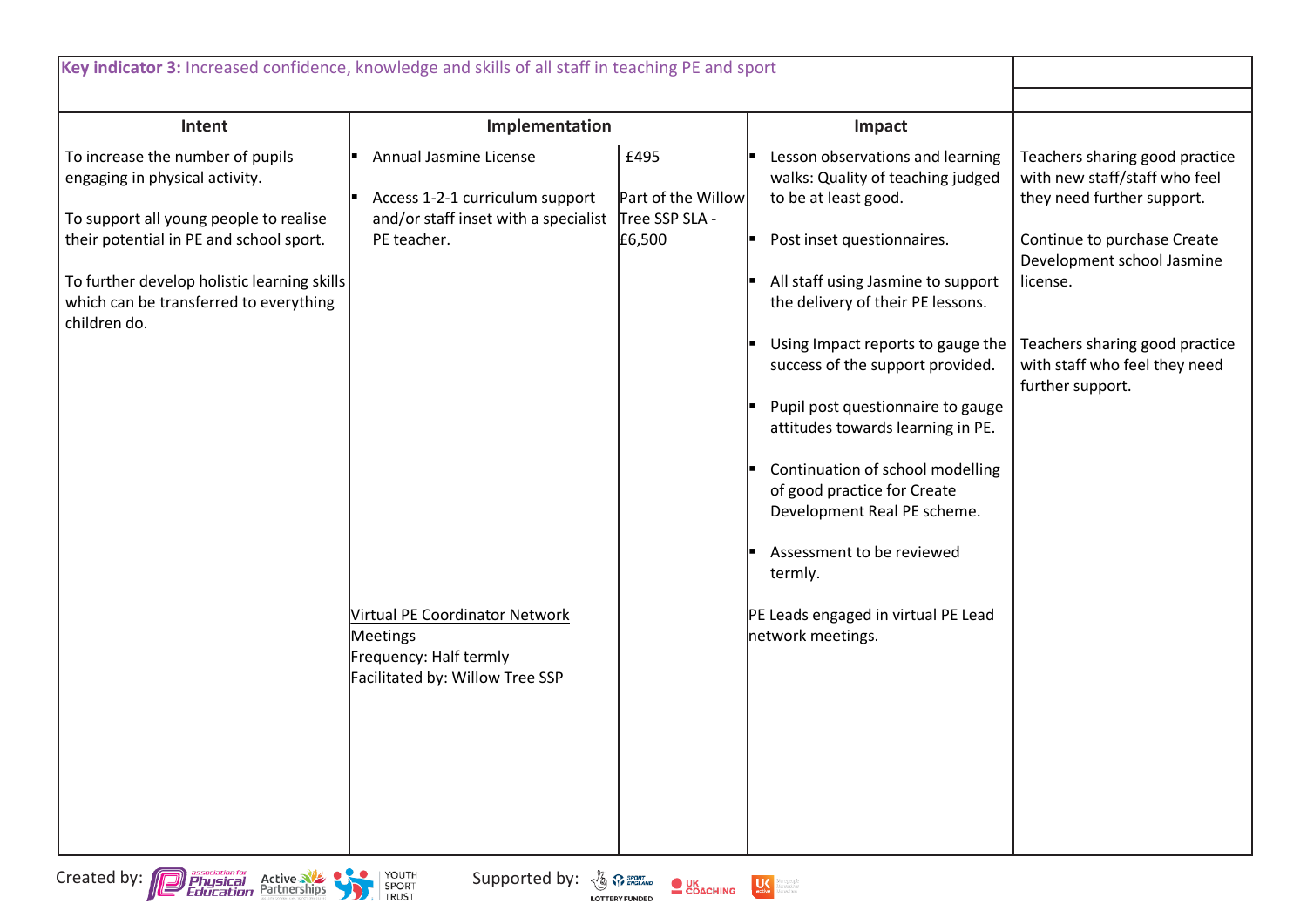|                                                                      | Inset:<br>Whole School Assessment<br>Day: Monday<br>Date: 30 <sup>th</sup> November 2020<br>Time: 3.30 - 4.30pm<br>Delivered by: Willow Tree SSP                            |                        | Assessment CPD carried out virtually.<br>100% of attendees stated that the<br>learning outcomes were clear. One<br>member of staff commented 'It was<br>very clear and looks easy enough to<br>do'. A follow-up meeting has been<br>arranged to discuss the PE Lead<br>functions to be able to support<br>teachers internally. |  |
|----------------------------------------------------------------------|-----------------------------------------------------------------------------------------------------------------------------------------------------------------------------|------------------------|--------------------------------------------------------------------------------------------------------------------------------------------------------------------------------------------------------------------------------------------------------------------------------------------------------------------------------|--|
|                                                                      | PE Lead CPD:<br>Assessment Webinar<br>Day: Thursday<br>Date: 19 <sup>th</sup> November 2020<br>Time: 4.00 - 5.00pm<br>Teacher: PE Leads<br>Delivered by: Create Development |                        | PE Leads attended the assessment<br>webinar hosted by Create<br>Development on 19 <sup>th</sup> November<br>2020.                                                                                                                                                                                                              |  |
|                                                                      | PE Lead CPD:<br>Assessment Follow-up<br>Day: Thursday<br>Date: 4 <sup>th</sup> February 2021<br>Time: 9.00 - 11.00am<br>Teacher: PE Leads<br>Delivered by: Willow Tree SSP  |                        | Assessment meeting carried out<br>virtually with PE Leads. Most class<br>teachers had carried out a trial<br>assessment. During the meeting we<br>completed an assessment of Year 6<br>with the PE Lead. Create<br>Development resolved year to class<br>logins.                                                               |  |
|                                                                      | PE Lead CPD:<br>Deep Dive Preparation<br>Day: Thursday<br>Date: 4 <sup>th</sup> March 2021<br>Time: 12.30 - 3.00pm<br>Teacher: PE Leads<br>Delivered by: Willow Tree SSP    |                        | PE Deep Dive taken place with PE<br>Leads virtually. Template of minutes<br>completed and shared with PE Leads.                                                                                                                                                                                                                |  |
| Created by: <b>Department Active State</b><br>Education Partnerships | YOUTH<br>SPORT<br>Supported by:<br><b>OR SPORT</b><br><b>TRUST</b><br><b>LOTTERY FUNDED</b>                                                                                 | <b>OUK</b><br>COACHING | <b>Marcative</b> Marentine                                                                                                                                                                                                                                                                                                     |  |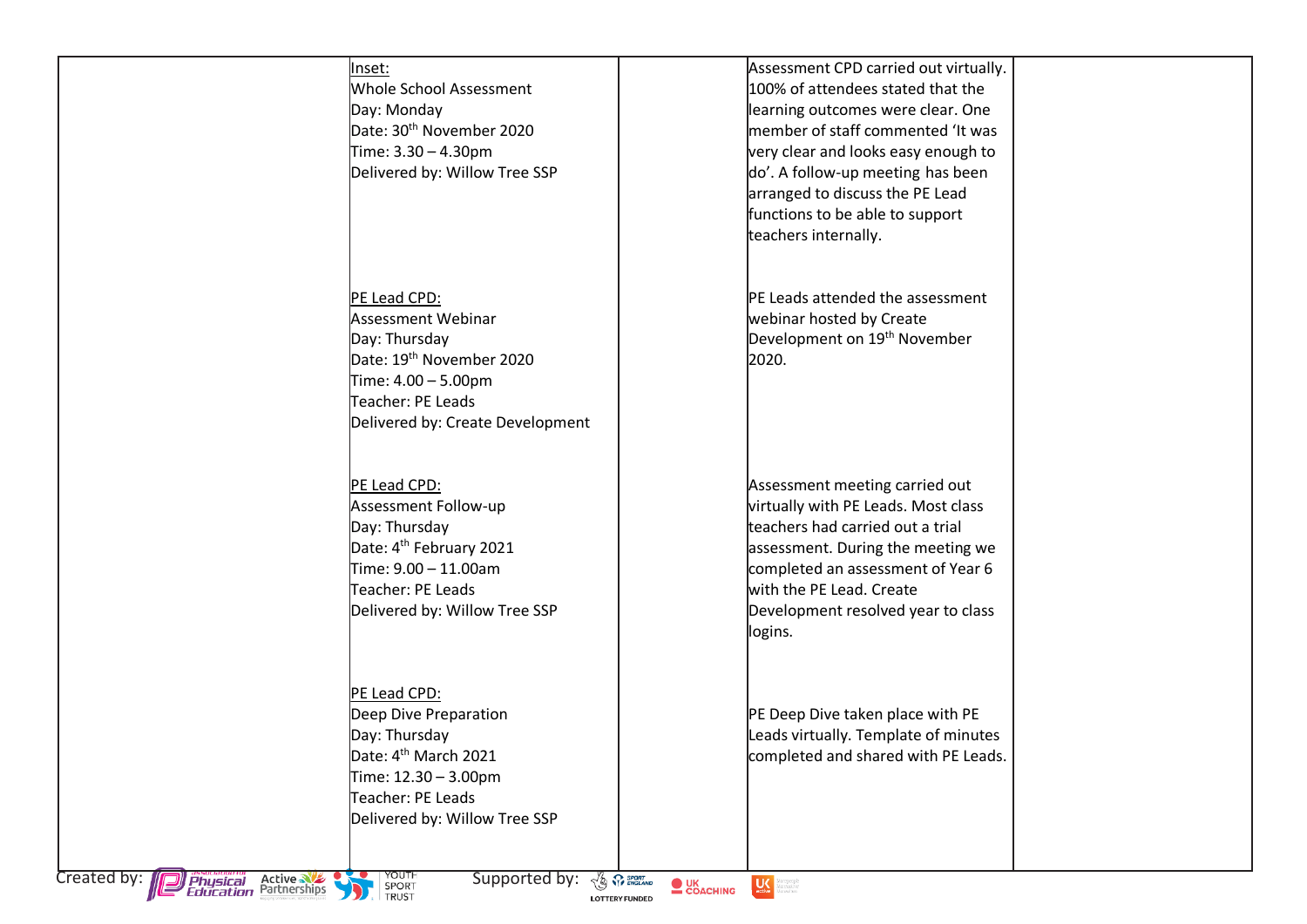|                                                                                                                | 1 teacher supported for 6 weeks in<br>real PE, with a pre and a post support<br>meeting.<br>Delivered by: Willow Tree SSP                              |      | The class teachers felt that their<br>ability to deliver PE lessons improved<br>by 100%. The teacher felt the<br>children's learning behaviours<br>improved by 43% on average.                                                                                                                           |                                                                   |
|----------------------------------------------------------------------------------------------------------------|--------------------------------------------------------------------------------------------------------------------------------------------------------|------|----------------------------------------------------------------------------------------------------------------------------------------------------------------------------------------------------------------------------------------------------------------------------------------------------------|-------------------------------------------------------------------|
|                                                                                                                | 4 teachers supported for 3 weeks in<br>real PE, with a pre and a post support<br>meeting.<br>Delivered by: Willow Tree SSP                             |      | On average, the class teachers felt<br>that their ability to deliver PE lessons<br>improved by 566%. The teacher felt<br>the children's learning behaviours<br>improved by 39% on average. 100%<br>of pupils achieved their social cog<br>target they set themselves at the<br>start of the unit in KS2. |                                                                   |
|                                                                                                                | Support/activity:<br>Sports Day Delivery<br>Day: Thursday<br>Date: 8 <sup>th</sup> July 2021<br>Time: 09.00 - 12.00pm<br>Delivered by: Willow Tree SSP |      | Year 5/6 Sports Day support carried<br>out. SSCo led on tri-golf station for<br>each year level.                                                                                                                                                                                                         |                                                                   |
| Key indicator 4: Broader experience of a range of sports and activities offered to all pupils                  |                                                                                                                                                        |      |                                                                                                                                                                                                                                                                                                          |                                                                   |
| Intent                                                                                                         | Implementation                                                                                                                                         |      | Impact                                                                                                                                                                                                                                                                                                   |                                                                   |
| To further develop the range of activities<br>offered to provide children with a wide<br>range of experiences. | Audit to be carried out on PE and<br>playground equipment.                                                                                             | £300 | Use of equipment in lesson<br>observations and learning walks.<br>Consumables purchased to top up PE<br>equipment to ensure high quality<br>delivery of PE lessons.                                                                                                                                      | Equipment stored safely and<br>monitored regularly for longevity. |



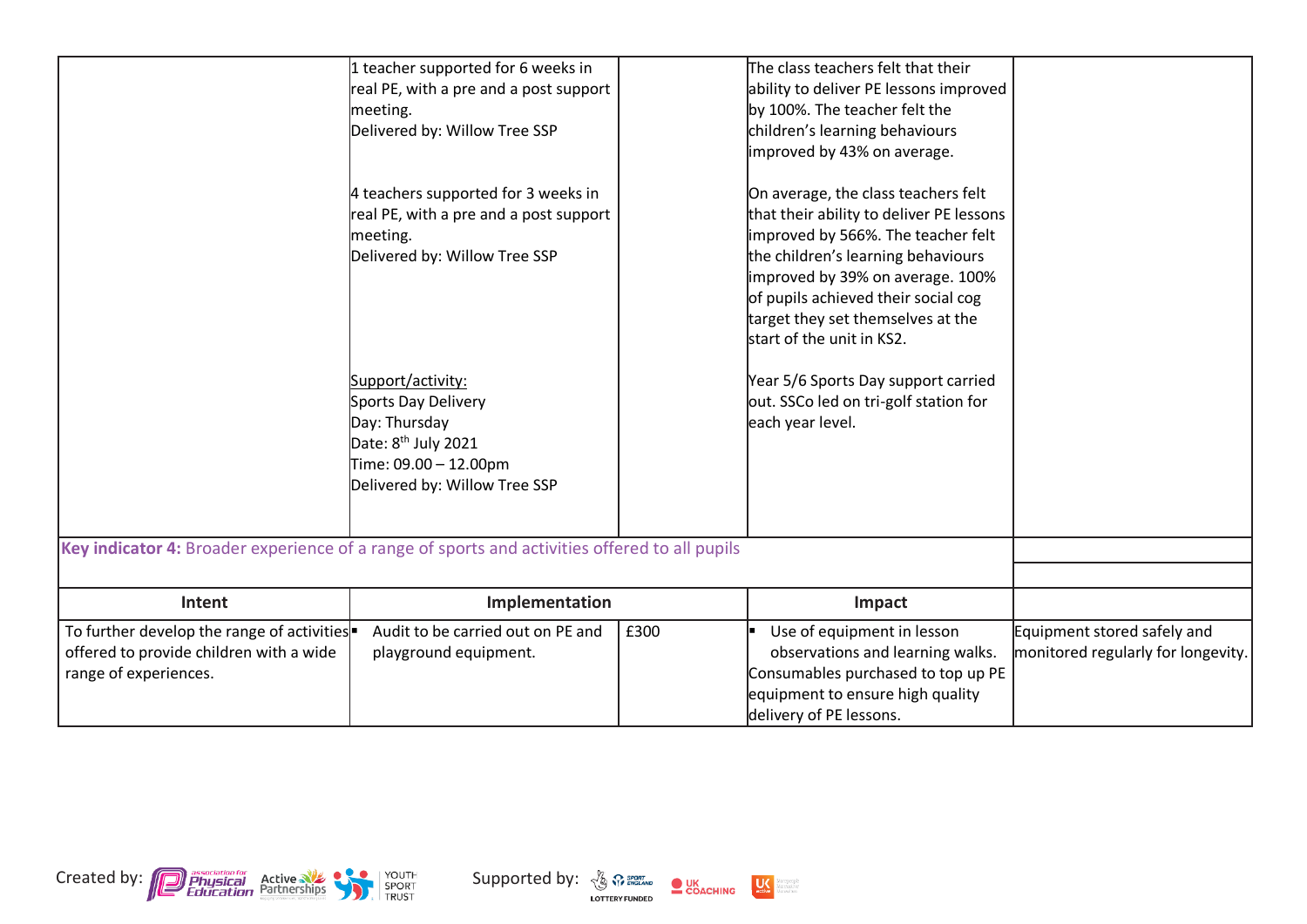| To increase the participation levels of<br>  pupils in extra-curricular sporting activity<br>every week.<br>To identify and have ongoing provision<br>that targets young people for who | Enable at least 50% (15% non-<br>active) of KS2 pupil's provision to<br>participate in extra-curricular<br>sporting activity every week.<br>Maintain a weekly Change 4 Life<br>Club (Active 8) from each year | £180                                   | Records of attendance and<br>participation.<br>Percentage of pupils who attend a<br>community sports club after<br>engaging in an extra-curricular                                                                                 | Establish new clubs and target a<br>higher percentage of KS2 pupils<br>to participate in extra-curricular<br>sporting activity every week. |
|-----------------------------------------------------------------------------------------------------------------------------------------------------------------------------------------|---------------------------------------------------------------------------------------------------------------------------------------------------------------------------------------------------------------|----------------------------------------|------------------------------------------------------------------------------------------------------------------------------------------------------------------------------------------------------------------------------------|--------------------------------------------------------------------------------------------------------------------------------------------|
| physical activity levels have been most<br>negatively impacted by COVID-19.                                                                                                             | level (staggered throughout the<br>year). Repair existing bikes.<br>Purchase 3 new trainers to use<br>during Active 8 Club.                                                                                   | Repairs<br>£750 $\times$ 3<br>Trainers | club on site.<br>Bikes used in Active 8 club for KS2<br>pupils. This gave children experience<br>of riding a bike and increased<br>engagement in physical activity. Plans<br>in place run a triathlon event next<br>academic year. | Staff trained to deliver<br>programme. New staff to<br>shadow if taking over the<br>delivery of the club.                                  |